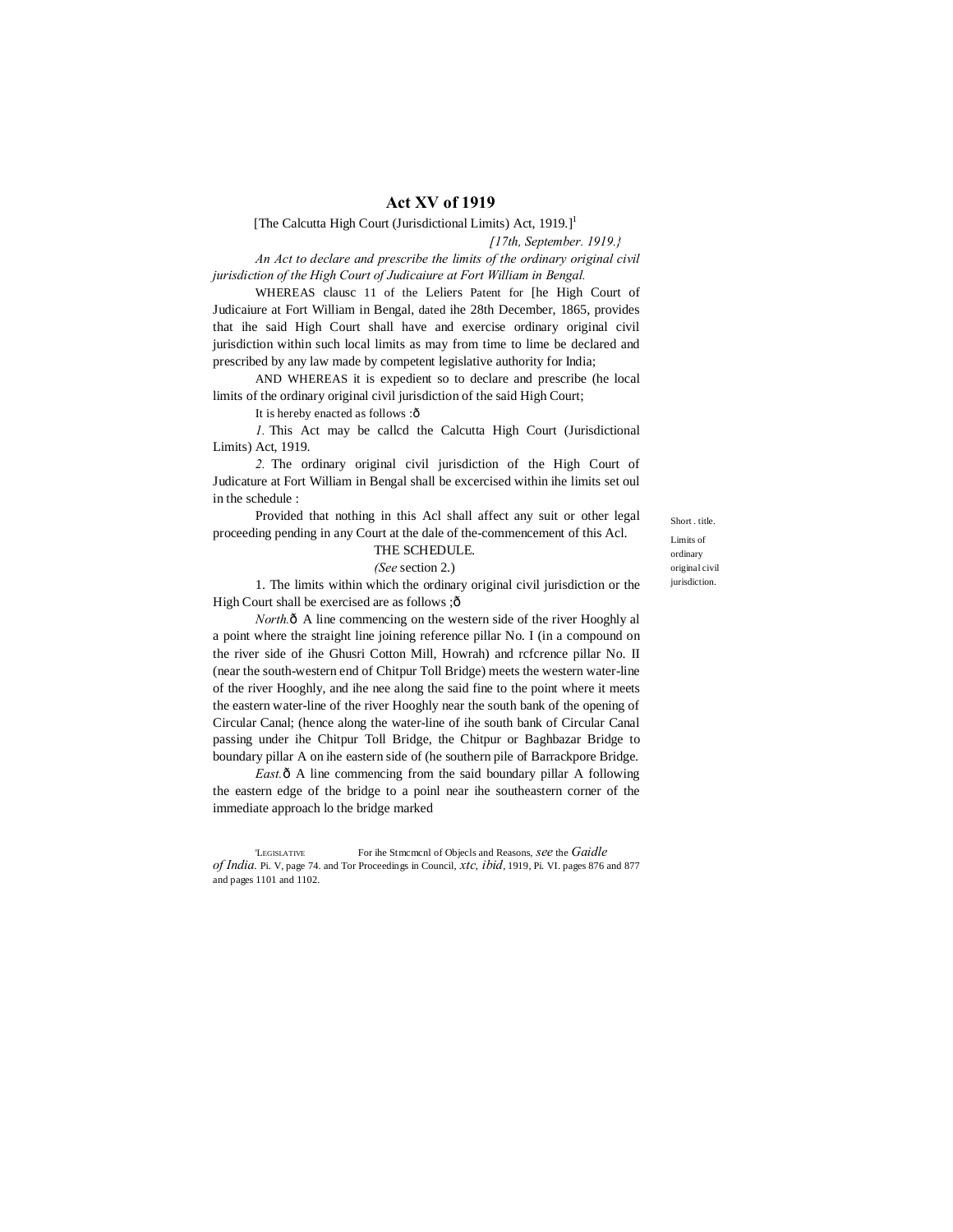# **<sup>640</sup>** *The Calcutta High Court (Jurisdictional Limits) Act, 1919.*

#### *{The Schedule.)*

by reference pillar III, which is on the boundary; thence by a slaright line 10 boundary pillar B on [he south-eastern corner of the junction of Cornwallis Street and Galif Slreet (now marked with a Public Works Department stone); thence along the eastern side and the eastern side of the eastern pavement of Cornwallis Slreet in a scries of regular links joining marked by posts 1-3 to boundary pillar C at the north corner of the junction Shambazar Street with Cornwallis Street; thence by a straight line to boundary pillar D on the solid south comer of the said junction; thence in approximately straight line along the solid eastern side of Upper Circular Road marked by posts 4-9; ihcnce eastward following the comer round to boundary pillar E on the north comer or the junction of the unnamed road (which runs into Jadu Nath MitraLane) with Upper Circular Road; and thence by a straight line to boundary pillar F at the solid south comer of the junction of Jadu Nath Mitra Lane with Upper Circular Road; thence by posts 10-13 lo boundary pillar G on the solid south comer of the junction of Ultadingi Road with Upper Circular Road; ihence along the solid south side of Ultadingi Road in a series of continuous and approximately straight lines joining points marked by post 14-16 to boundary pillar H al the solid weslem comer of ihe junction of Ultadingi Road and Gauribere Lane; Ihence by the solid western side of Gauribere Lane marked by posts 17-21; thcnce by a straight line crossing the'road diagonally lo boundary pillar Lou the solid south-eastern comer of the junction of Gouribere Lane and Ultadingi Junction Lane; thence along ihe solid eastern side of Ultadingi Junction Lane marked by posts 22-24 to boundary pillar I on the solid western comer of the junction of Ultadingi Juntion Lane with Halsibagan Road; thence by a straight line lo post 25 al ihe solid western comer of the said junction; thence along the solid north side of Halsibagan Road marked by posl 26 to boundary pillar K on the north side of Halsibagan Road directly opposite the solid eastern side of Upper Circular Road south of it; thence by a straight line to post 27 at the solid south corner of the junction of Halsibagan Road with Upper Circular Road; Ihcnce by the solid eastern side of Upper Circular Raod marked by posts 28-34 to post 35; Ihence turning east lo boundary pillar L on the north side of Maniktola Road; thence by a straight line to post 36 at the south comer of ihe junction ofManiktolaRoad with Upper Circular Road at the northwesterncomerofthe garde n of Kal i Pad a B arik; th ence a long (h e c as tern side o f the lane on the eas te m si d c of the rai s cd p la tform road an d m arked by posls 37-49 to boundary pillar M al ihe solid north comer of the junction of Gas StreeL and Upper Circular Road; Ihence by a straight line lo boundary pillar N ai the solid south comer of the said junction; ihence keeping again lo the eastern side or the lane on ihe eastern side of Ihe raised platform road along a line marked by posls 50-61 excluding the recently made Ladies' Park to boundary pillar O near (he north pillar of the north entrance to North Station, Scaldah; ihence line lo boundary pillar at

## [Act XV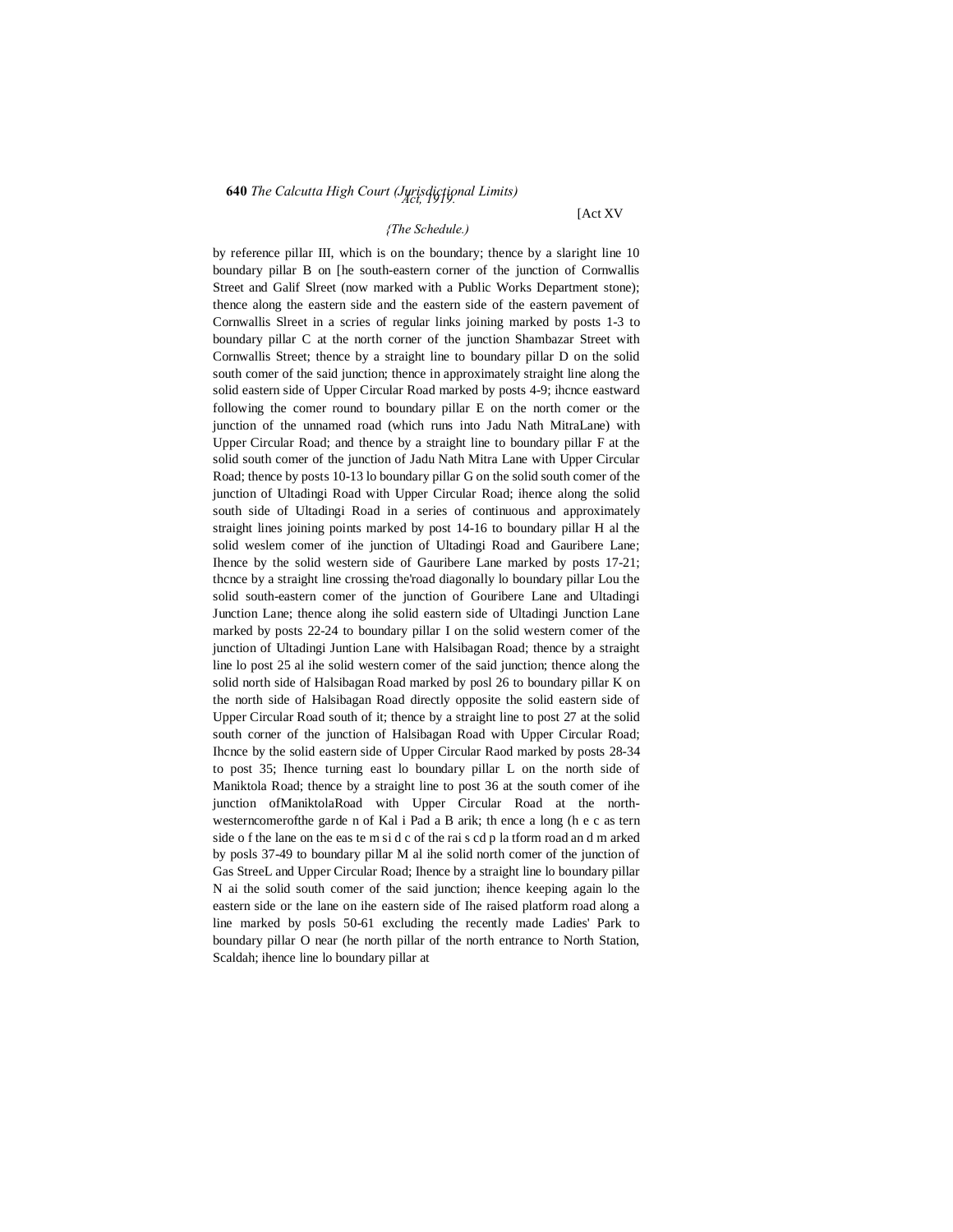## **641** *The Calcutta High Court (Jurisdigtional Limits)*

## **of 1919,]**

## *(The Schedule.)*

the south comer of thai entrance; thence by the comparatively starighL lines from pillar to pillar connecting boundary pillars P, Q, R, S and T adjacent lo the pillars forming the comers of the various approaches to Scalcfah Station; thence along the solid eastern side of Lower Circular Road marked by posts 62-64 to pillar 65; thencc turning west to boundary pillar U at the north-western corner of the outpatients' department of the<sup>1</sup> Campbell Hospital; thence by a straight line marked by posts 66-68 lo boundary pillar V on the comer of the platform to the right of the north entrance to the Calcutta Corporation Centra] Stores; thence by post 69 turning east to post 70; thencc by posts 71-76, boundary pillars W and X at the solid comers of the southern junction of Police Hospital Road with Lower Circular Road; thencc by posts 7780 to boundary pillars Y and Z on the solid comers of the junction of Beniapukur Lane with Lower Circular Road, by posts 81-86 to boundary pillars A, and-B,, at the solid comers of the junction of Nonapukur or Bijli Road and Lower Circular Road, posts 87,88 to boundary pillar C,, near the south-western comer of the Circular Road burial ground; thence by a straight line to boundary pillar  $D<sub>(</sub>)$ , on the other side of the tramway lines; thence post 89 eastward to post 90; thence to boundary pillars,  $E_f$  and  $F$ , at the solid comers of the junction of Karaya Bazar Road and Lower Circular Road, post 91, 92 to boundary pillar G,, opposite lo Theatre Road, posts 93,94 to boundary pillar H,, a few feet south of the point directly opposite, the junction of Auckland Place and Lower Circular Road, and following the curve of the road by posts 95 and96 lo reference pillar rV (which is on the boundary) on the eastern side of the junction of Beck Bagan Lane with Lower Circular Road.

*South-*A line comencing from the said reference pillar IV in a straight line to boundary pillar I<sub>1</sub>, on ihe the western comer of the junction of Beck Bagan Lane with Lower Circular Road; thence along the solid south side of Lower Circular Road to boundary pillar  $J_i$ , and  $K_i$  at the solid comers of the junction of Ballyganj Circular Road and Lower Circular Road; thence by the solid south side of Lower Circular Road marked by posts 97,98, boundary pillars, , M, at the solid comers of the junction of Lansdowne Road with Lower Circular Road, post 99 southward to post 100 westward to post 101, northward to post 102 and westward to post 103, boundary pillars N, and  $O<sub>l</sub>$  at the solid comers of the juncdon of Woodburn Road with Lower Circular Road, posts 104, 105, boundary pillars  $P_i$  and Q, at the solid comer of the junction of Lee Road with Lower Circular Road; thence by the straight line links but broken boundary line formed by posts 106-113 to boundary pillar  $R_0$  on ihe south eastern comer of the junction of Chowringhee with Lower Circular Road; thence by an oblique straight line to boundary pillar S on the south-western comcrof the said junction (ncara stone marked F.W. B.-26);

'Now known as Nil ratlin Sarcar Medical College.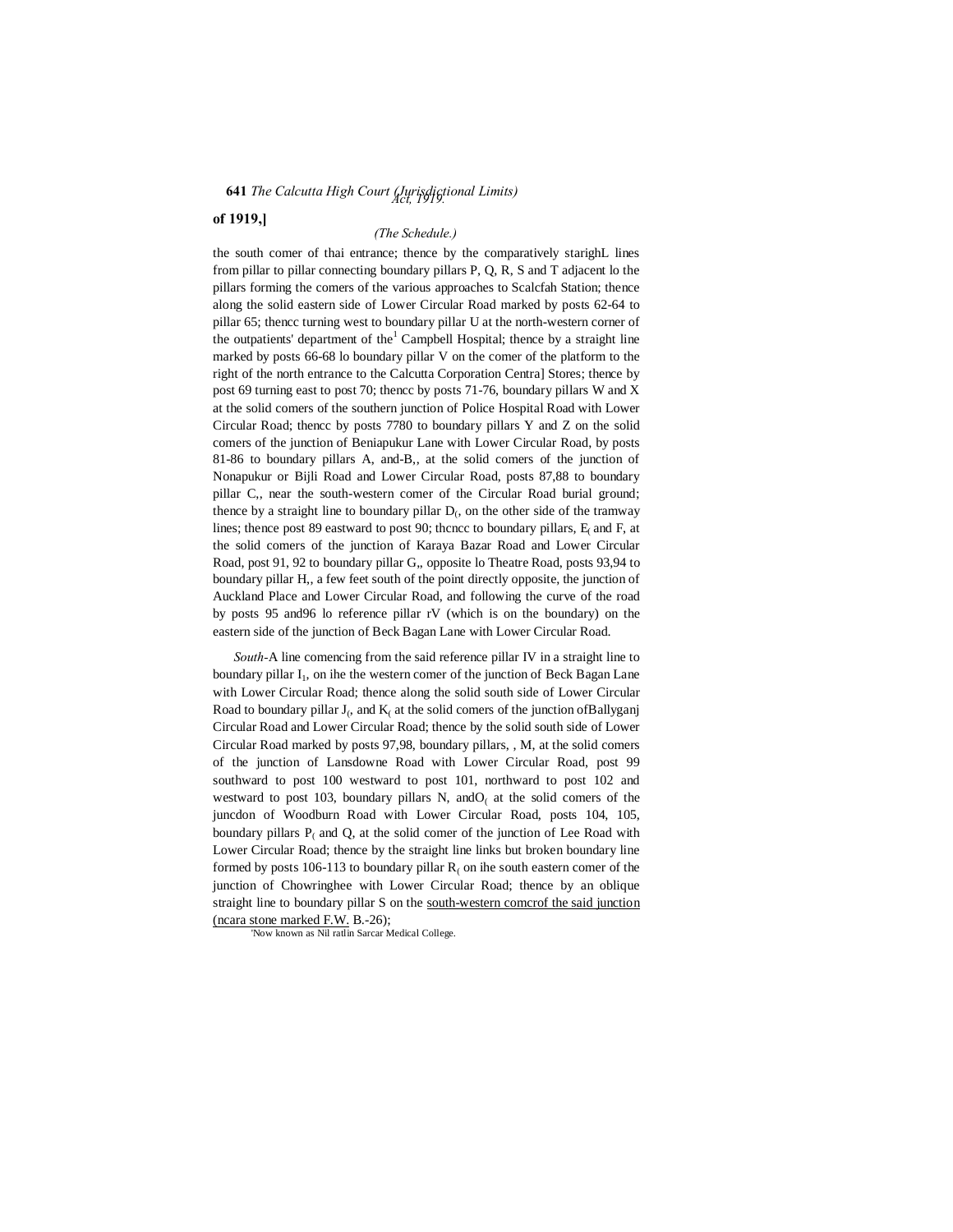# **<sup>642</sup>** *The Calcutta High Court (Jurisdictional Limits) Act, 1919.*

[Act XV

## *(The Schedule.)*

Ihcnce by a tine representing the present limits of the holdings on the south of Circular Road arid marked by posls 114-116, boundary pillars Tj, and (J, al the solid comers of Ihe junction ofHaris Chandra Mukherji Road and Lower Circular Road, posts J17-121; thence to boundary pillar V,, near the north comer of ihe junction of Bhowanipore Rood and Lower Circular Road; ihcnce following the curve of ihe comer and the eastern side of Bhowanipore Road and the surplus lands attached thereto by a series of straight line links joining points marked by posls 122-124, boundary pillars Wj, and X,, at ihe Junction of Shambhunath Pandit Street and Bhowanipore Road, posls 125-128 turning eastward to boundary pillar Y, on the north side ofSonkaripara Road, posls 129,130 to boundary pillars  $Z_t$  and A, across the entrance of Ketrapali Road into Bhowanipore Road; ihcnce by posls 131, 132 to boundary pillar B, on the northeastern side of Alipore Bridge; ihcnce along a straight line joining the said boundary pillar B, with subsidiary reference pillar VII on the south-eastern side of the said bridge lo a point where that straight line meets the water-line of Tolly's Nala; ihencc along the water-line of Tolly's Nala to the north-eastern corner of the District Magistrate's compound near which is boundary pillar  $C_3$ ; thence along the irregualr northern boundary of ihe Magistrate's compound marked by posls 133141 lo boundary pillar  $D_2$  at the south comer of Ihe entrance lo the Civil Surgeon's house from Thackcray Road; thence southward along the western boundary of the Magistrate's compound by posts 142-145 and along the sourthern boundary of that compound marked by posts 147, 148 to boundary pillar E, on the bank of Tolly's Nala; ihence continuing the straight line from post 148 lo boundary pillar E; till it meets the water- line of Tolly's Nala; (hence along the water-line of Tolly's Nala lo apoint in a direct line with the north side of the masonry drain running outside the Jail Garden near which is boundary pillar F,; thcncc along north side of ihe said drain in a straight line across Motce Jheel lo post 149 against the boundary of the compound of the Magistrate's Court; thence northward along thai boundary to post 150 and westward lo post 151 and northward again along the boundary of the Army Clothing Agency lo post 152; thence westward on t he south side of the lane to boundary pillar G, at the north-western corner of the Policc Hospital compound; Ihence along the wall of the Alipore Central Jail facing Belvedere Road and marked by pillars 153-] 57 to the northwestern comer of the junction of Belvedere Road and Jail Lane following the corner eastward lo post 158 and continuing along Ihe south side of Jail Lane to post 159; ihence by a straight line to boundary pillar  $H<sub>2</sub>$  at the acute comer of the junction of Reformatory Street with Jail Lane; thence lo boundary pillar I, on the north-western side of Alipore Bridge; thence to boundary pillar J<sub>z</sub> on the north-eastern side of the said bridge;